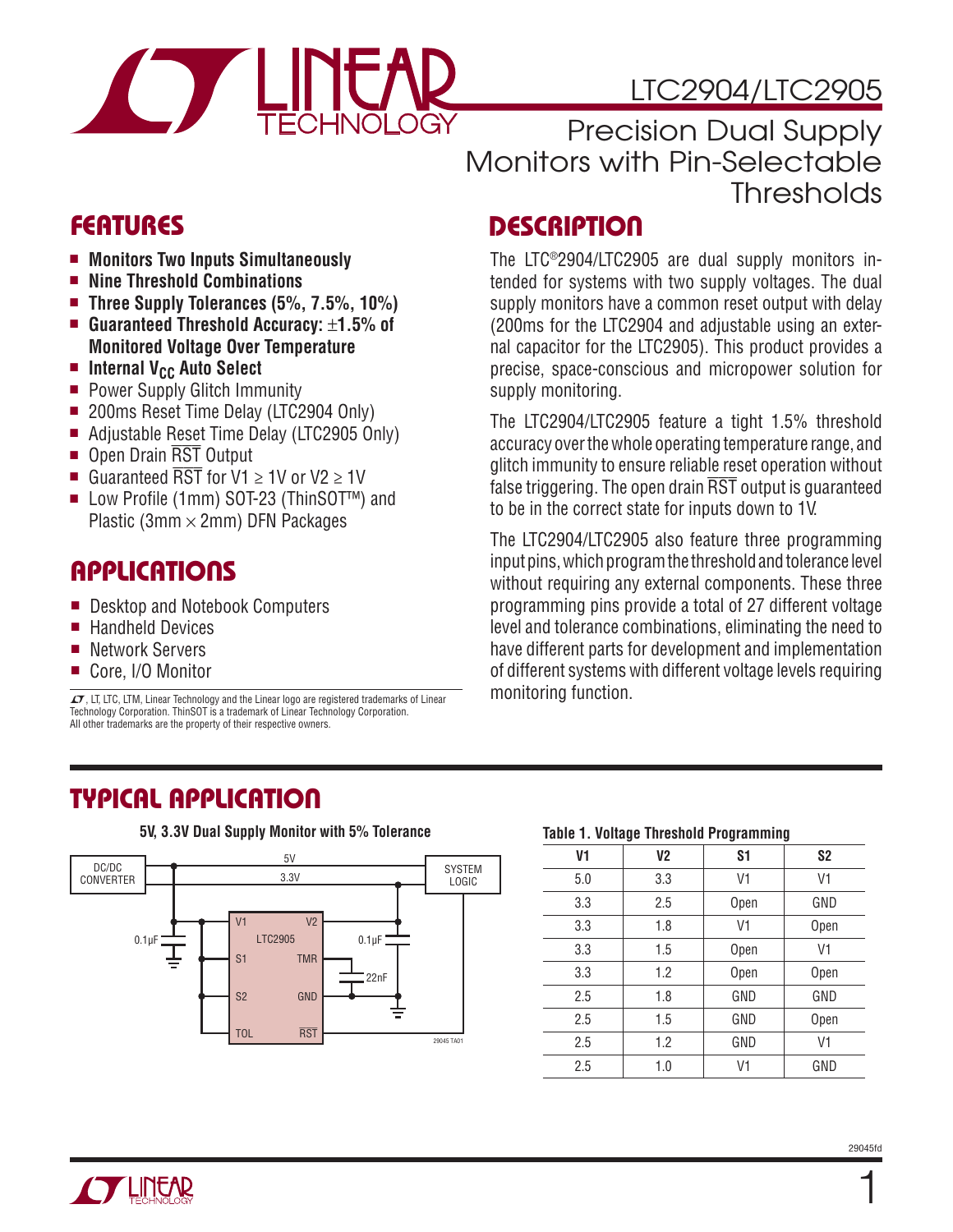### **ABSOLUTE MAXIMUM RATINGS (Note 1, 2)**

### Terminal Voltages

| <b>Operating Temperature Range</b>             |  |
|------------------------------------------------|--|
|                                                |  |
|                                                |  |
|                                                |  |
|                                                |  |
| TSOT Lead Temperature (Soldering, 10 sec)300°C |  |

### **PIN CONFIGURATION**



# **ORDER INFORMATION**

#### **Lead Free Finish**

| <b>TAPE AND REEL (MINI)</b> | <b>TAPE AND REEL</b> | <b>PART MARKING*</b> | <b>PACKAGE DESCRIPTION</b>     | <b>TEMPERATURE RANGE</b>            |
|-----------------------------|----------------------|----------------------|--------------------------------|-------------------------------------|
| LTC2904CDDB#TRMPBF          | LTC2904CDDB#TRPBF    | LBCZ                 | 8-Lead (3mm × 2mm) Plastic DFN | $0^{\circ}$ C to $70^{\circ}$ C     |
| LTC2904IDDB#TRMPBF          | LTC2904IDDB#TRPBF    | LBDB                 | 8-Lead (3mm × 2mm) Plastic DFN | $-40^{\circ}$ C to 85 $^{\circ}$ C  |
| LTC2905CDDB#TRMPBF          | LTC2905CDDB#TRPBF    | LAJF                 | 8-Lead (3mm × 2mm) Plastic DFN | $0^{\circ}$ C to $70^{\circ}$ C     |
| LTC2905HDDB#TRMPBF          | LTC2905HDDB#TRPBF    | LBCY                 | 8-Lead (3mm × 2mm) Plastic DFN | $-40^{\circ}$ C to 125 $^{\circ}$ C |
| LTC2905IDDB#TRMPBF          | LTC2905IDDB#TRPBF    | LBCY                 | 8-Lead (3mm × 2mm) Plastic DFN | $-40^{\circ}$ C to 85 $^{\circ}$ C  |
| LTC2904CTS8#TRMPBF          | LTC2904CTS8#TRPBF    | <b>LTBCJ</b>         | 8-Lead Plastic TSOT-23         | $0^{\circ}$ C to $70^{\circ}$ C     |
| LTC2904ITS8#TRMPBF          | LTC2904ITS8#TRPBF    | <b>LTBCK</b>         | 8-Lead Plastic TSOT-23         | $-40^{\circ}$ C to 85 $^{\circ}$ C  |
| LTC2905CTS8#TRMPBF          | LTC2905CTS8#TRPBF    | LTAJD                | 8-Lead Plastic TSOT-23         | $0^{\circ}$ C to $70^{\circ}$ C     |
| LTC2905HTS8#TRMPBF          | LTC2905HTS8#TRPBF    | <b>LTAJE</b>         | 8-Lead Plastic TSOT-23         | $-40^{\circ}$ C to 125 $^{\circ}$ C |
| LTC2905ITS8#TRMPBF          | LTC2905ITS8#TRPBF    | <b>LTAJE</b>         | 8-Lead Plastic TSOT-23         | $-40^{\circ}$ C to 85 $^{\circ}$ C  |

TRM = 500 pieces. \*Temperature grades are identified by a label on the shipping container.

Consult LTC Marketing for parts specified with wider operating temperature ranges.

Consult LTC Marketing for information on lead based finish parts.

For more information on lead free part marking, go to: http://www.linear.com/leadfree/

For more information on tape and reel specifications, go to: http://www.linear.com/tapeandreel/



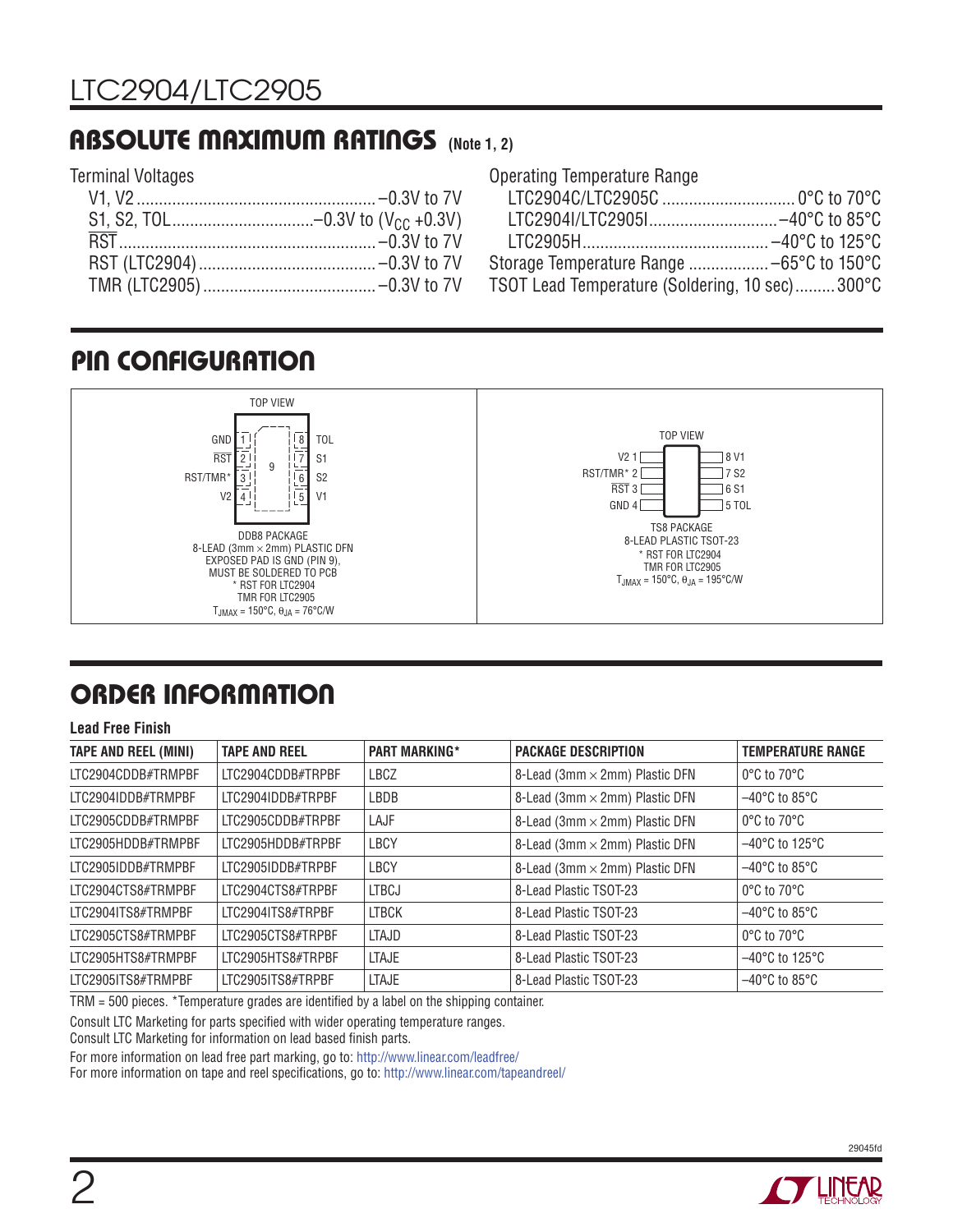### **ELECTRICAL CHARACTERISTICS** The  $\bullet$  denotes the specifications which apply over the full operating

temperature range, otherwise specifications are at T<sub>A</sub> = 25°C. V1 = 2.5V, V2 = 1V, S1 = TOL = V1, S2 = 0V, unless otherwise noted. **(Notes 2, 3)**

| <b>SYMBOL</b>            | <b>PARAMETER</b>                                                                    | <b>CONDITIONS</b>                                                 |           | <b>MIN</b>              | <b>TYP</b>              | <b>MAX</b>              | <b>UNITS</b>               |
|--------------------------|-------------------------------------------------------------------------------------|-------------------------------------------------------------------|-----------|-------------------------|-------------------------|-------------------------|----------------------------|
| V <sub>RT50</sub>        | 5V, 5% Reset Threshold<br>5V, 7.5% Reset Threshold<br>5V, 10% Reset Threshold       | V1 Input Threshold                                                | $\bullet$ | 4.600<br>4.475<br>4.350 | 4.675<br>4.550<br>4.425 | 4.750<br>4.625<br>4.500 | V<br>V<br>V                |
| V <sub>RT33</sub>        | 3.3V, 5% Reset Threshold<br>3.3V, 7.5% Reset Threshold<br>3.3V, 10% Reset Threshold | V1, V2 Input Threshold                                            |           | 3.036<br>2.954<br>2.871 | 3.086<br>3.003<br>2.921 | 3.135<br>3.053<br>2.970 | $\vee$<br>$\vee$<br>$\vee$ |
| $V_{RT25}$               | 2.5V, 5% Reset Threshold<br>2.5V, 7.5% Reset Threshold<br>2.5V, 10% Reset Threshold | V1, V2 Input Threshold                                            | 0         | 2.300<br>2.238<br>2.175 | 2.338<br>2.275<br>2.213 | 2.375<br>2.313<br>2.250 | $\vee$<br>$\vee$<br>$\vee$ |
| V <sub>RT18</sub>        | 1.8V, 5% Reset Threshold<br>1.8V, 7.5% Reset Threshold<br>1.8V, 10% Reset Threshold | V2 Input Threshold                                                | O         | 1.656<br>1.611<br>1.566 | 1.683<br>1.638<br>1.593 | 1.710<br>1.665<br>1.620 | $\vee$<br>$\vee$<br>$\vee$ |
| V <sub>RT15</sub>        | 1.5V, 5% Reset Threshold<br>1.5V, 7.5% Reset Threshold<br>1.5V, 10% Reset Threshold | V2 Input Threshold                                                | ●         | 1.380<br>1.343<br>1.305 | 1.403<br>1.365<br>1.328 | 1.425<br>1.388<br>1.350 | $\vee$<br>$\vee$<br>$\vee$ |
| V <sub>RT12</sub>        | 1.2V, 5% Reset Threshold<br>1.2V, 7.5% Reset Threshold<br>1.2V, 10% Reset Threshold | V2 Input Threshold                                                |           | 1.104<br>1.074<br>1.044 | 1.122<br>1.092<br>1.062 | 1.140<br>1.110<br>1.080 | $\vee$<br>$\vee$<br>$\vee$ |
| V <sub>RT10</sub>        | 1V, 5% Reset Threshold<br>1V, 7.5% Reset Threshold<br>1V, 10% Reset Threshold       | V2 Input Threshold                                                |           | 0.920<br>0.895<br>0.870 | 0.935<br>0.910<br>0.885 | 0.950<br>0.925<br>0.900 | $\vee$<br>V<br>V           |
| <b>V<sub>CCMIN</sub></b> | Minimum Internal Operating Voltage (Note 2)                                         | RST in Correct Logic State                                        |           |                         |                         |                         | $\vee$                     |
| $I_{V1}$                 | V1 Input Current                                                                    | Includes Input Current to Three-State Pins                        | $\bullet$ |                         | 65                      | 130                     | μA                         |
| $I_{V2}$                 | V2 Input Current                                                                    |                                                                   | $\bullet$ |                         | 0.4                     | 1.0                     | μA                         |
| $I_{TMR(UP)}$            | <b>TMR Pull-Up Current</b><br>LTC2905                                               | $VTMR = 0V$                                                       |           | $-1.5$                  | $-2.1$                  | $-2.7$                  | μA                         |
| TMR(DOWN)                | <b>TMR Pull-Down Current</b><br>LTC2905<br>LTC2905H                                 | $VTMR = 1.4V$                                                     |           | 1.5<br>1.4              | 2.1<br>2.0              | 2.7<br>2.7              | μA<br>μA                   |
| t <sub>RST</sub>         | <b>Reset Timeout Period</b><br>LTC2904                                              |                                                                   |           | 140                     | 200                     | 260                     | ms                         |
| t <sub>RST</sub>         | LTC2905<br><b>Reset Timeout Period</b><br>LTC2905H                                  | $CTMR = 22nF$                                                     | $\bullet$ | 140<br>140              | 200                     | 260<br>295              | ms<br>ms                   |
| t <sub>UV</sub>          | Vx Undervoltage Detect to<br><b>RST or RST</b>                                      | Vx Less than Reset Threshold V <sub>RTX</sub><br>by More than 1%  |           |                         | 150                     |                         | $\mu$ s                    |
| $V_{OL}$                 | Output Voltage Low RST, RST                                                         | $l = 2.5mA$<br>$I = 100 \mu A$ ; V1 = 1V ( $\overline{RST}$ Only) | $\bullet$ |                         | 0.15<br>0.05            | 0.4<br>0.3              | $\vee$<br>$\vee$           |
| V <sub>OH</sub>          | Output Voltage High RST, RST<br>(Notes 2, 5)                                        | $I = -1\mu A$                                                     |           | $V_{CC}$ -1             |                         |                         | $\overline{V}$             |
|                          | Three-State Inputs S1, S2, TOL                                                      |                                                                   |           |                         |                         |                         |                            |
|                          | V <sub>IL</sub> Low Level Input Voltage                                             |                                                                   | $\bullet$ |                         |                         | 0.4                     | V                          |
| $V_{\text{IH}}$          | High Level Input Voltage                                                            |                                                                   |           | 1.4                     |                         |                         | $\vee$                     |
| $\overline{V_Z}$         | Pin Voltage When Left in Open State                                                 | $I = -10\mu A$<br>$I = 0\mu A$<br>$I = 10 \mu A$                  | O         | 0.7                     | $0.9\,$                 | 1.1                     | $\vee$<br>V<br>V           |
|                          | 2905H                                                                               | $I = -10\mu A$<br>$I = 0\mu A$                                    | $\bullet$ | 0.65                    | 0.9                     |                         | $\mathsf{V}$<br>V          |
|                          |                                                                                     | $I = 10 \mu A$                                                    |           |                         |                         | 1.15                    | $\vee$                     |
| $I_{VPG}$                | Programming Input Current (Note 6)                                                  |                                                                   |           |                         |                         | ±25                     | μA                         |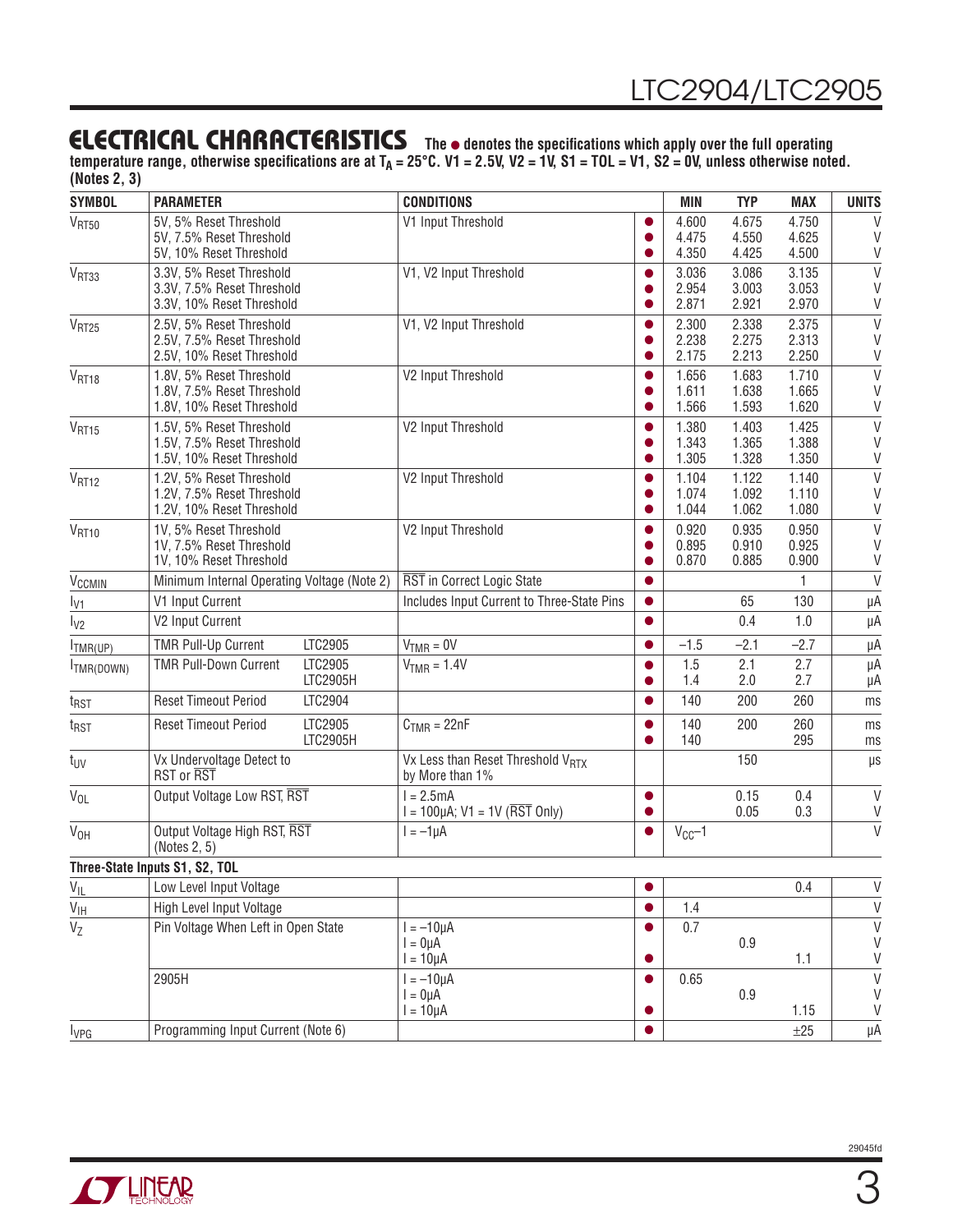# **ELECTRICAL CHARACTERISTICS**

**Note 1:** Stresses beyond those listed under Absolute Maximum Ratings may cause permanent damage to the device. Exposure to any Absolute Maximum Rating condition for extended periods may affect device reliability and lifetime.

**Note 2:** The greater of V1, V2 is the internal supply voltage  $(V_{CC})$ .

**Note 3:** All currents into pins are positive; all voltages are referenced to GND unless otherwise noted.

**Note 4:** For reset thresholds test conditions refer to the voltage threshold programming table in the Applications Information section.

**Note 5:** The output pins  $\overline{RST}$  and RST have an internal pull-up to  $V_{CC}$  of typically –6μA. However, an external pull-up resistor may be used when faster rise time is required or for  $V_{OH}$  voltages greater than  $V_{CC}$ .

**Note 6:** The input current to the three-state input pins are the pull-up and the pull-down current when the pins are either set to V1 or GND respectively. In the open state, the maximum leakage current to V1 or GND permissible is 10μA.

# **TYPICAL PERFORMANCE CHARACTERISTICS**

Specifications are at  $T_A = 25^\circ \text{C}$  unless otherwise noted.



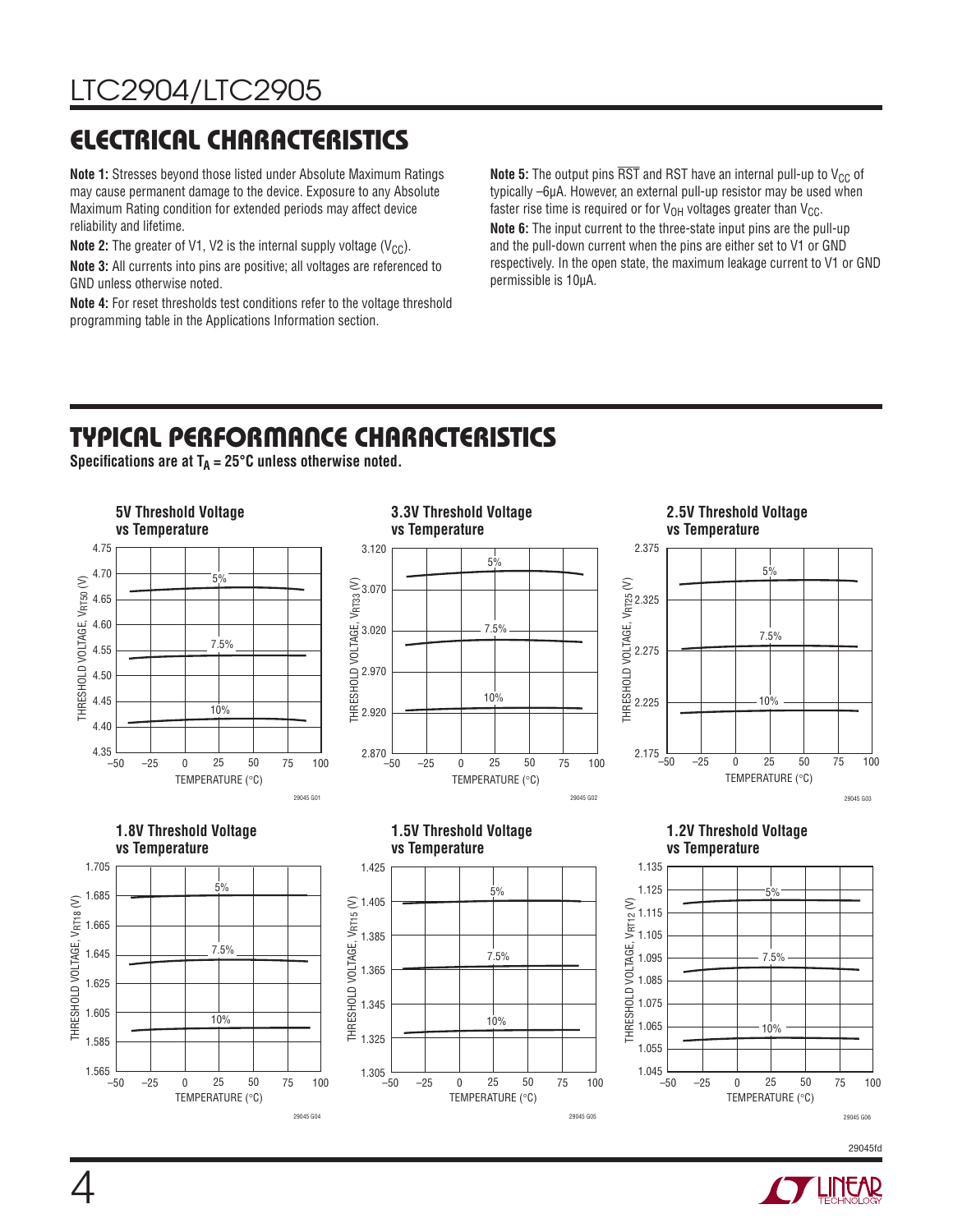### **TYPICAL PERFORMANCE CHARACTERISTICS**

Specifications are at  $T_A = 25^\circ \text{C}$  unless otherwise noted.





**Typical Transient Duration** 



**I<sub>V2</sub>** vs Temperature



**vs Comparator Overdrive (V1, V2)** 700 600 500 Ш 400 RESET OCCURS ABOVE CURVE 300 200

COMPARATOR OVERDRIVE VOLTAGE (% OF VRTX)

1 10 100

29045 G11

**Reset Time Out Period (t<sub>RST</sub>) vs Capacitance (C<sub>TMR</sub>)** 



**Reset Timeout Period (t<sub>RST</sub>)**<br>vs Temperature



 $0.1$ 

100  $\Omega$ 

TYPICAL TRANSIENT DURATION (us)

TYPICAL TRANSIENT DURATION (µs)



#### **RST** Output Voltage vs V1 RST Output Voltage vs V1



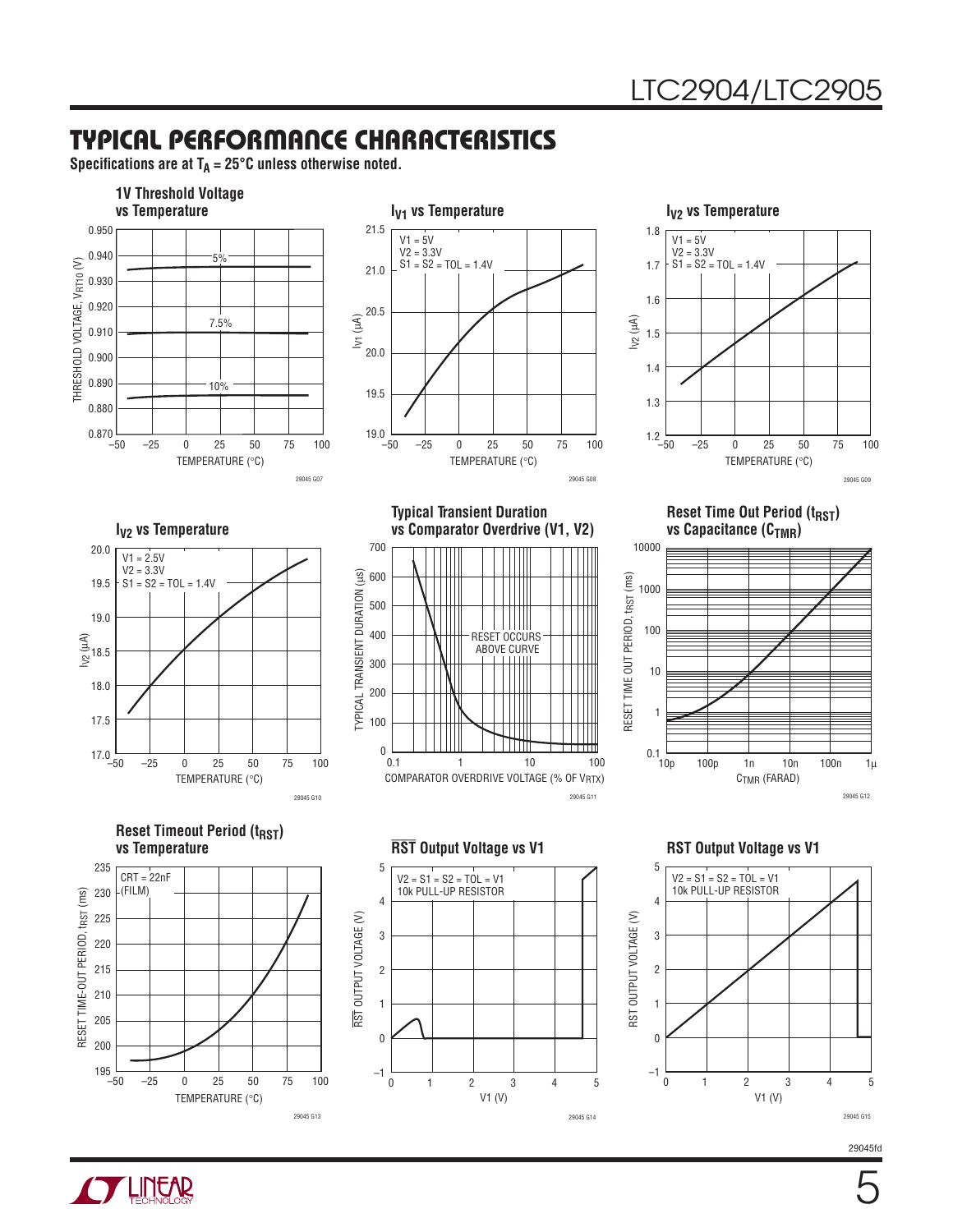### **TYPICAL PERFORMANCE CHARACTERISTICS**

29045 G22

Specifications are at  $T_A = 25^\circ \text{C}$  unless otherwise noted.



29045 G23

29045fd

29045 G24

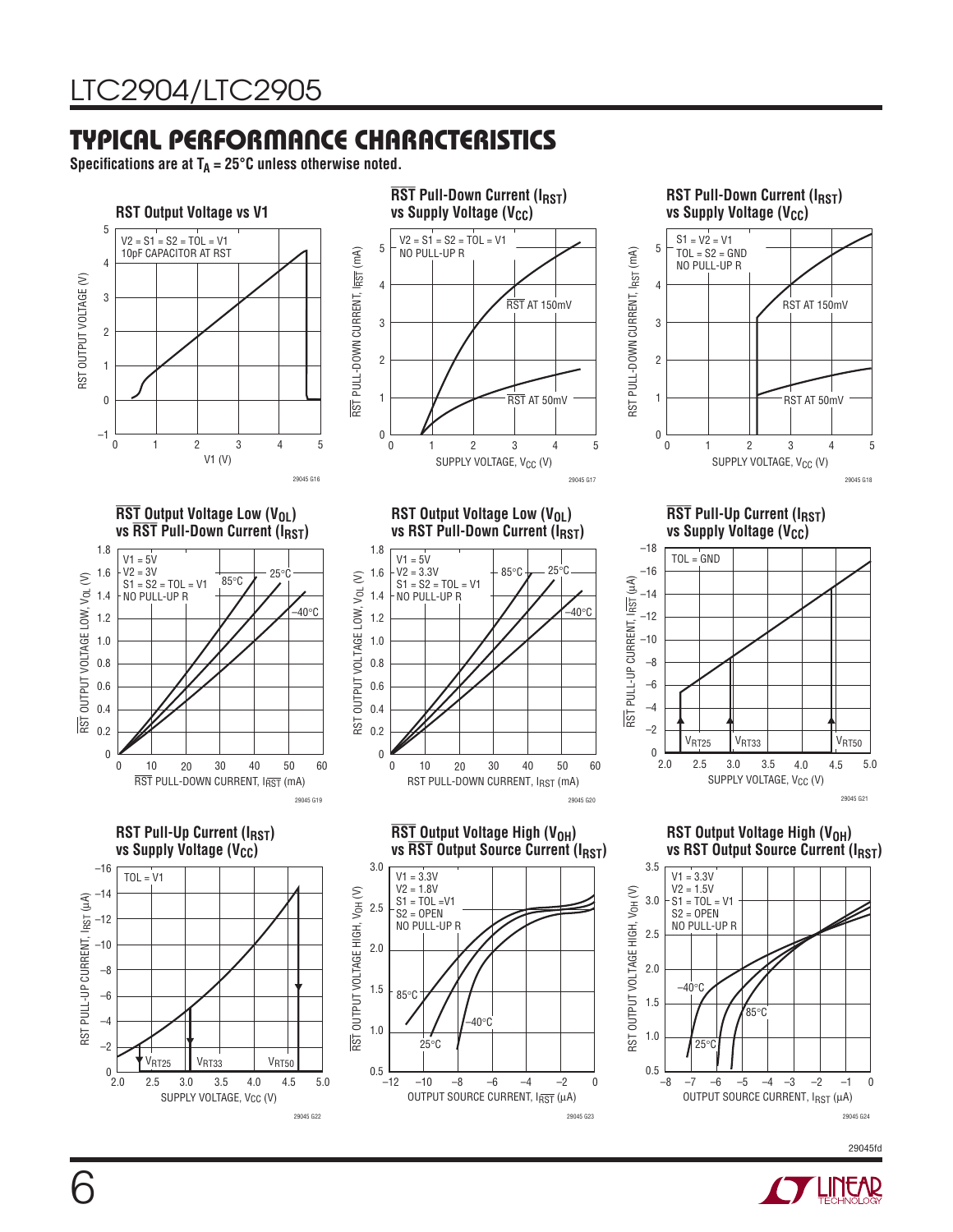### **TYPICAL PERFORMANCE CHARACTERISTICS**

Specifications are at  $T_A = 25^\circ \text{C}$  unless otherwise noted.



#### **PIN FUNCTIONS (TS8/DDB8)**

**V2 (Pin 1/Pin 4):** Voltage Input 2. Input for V2 monitor. Select from 3.3V, 2.5V, 1.8V, 1.5V, 1.2V or 1.0V. Refer to Table 1 for details. The greater of V1, V2 is also the internal supply voltage,  $V_{CC}$ . Bypass this pin to ground with a 0.1 $\mu$ F (or greater) capacitor.

**RST (Pin 2/Pin 3):** (LTC2904 Only) Reset Logic Output. When all voltage inputs are above the reset threshold for at least the programmed delay time, this pin pulls low. This pin has a weak pull-up to  $V_{CC}$  and may be pulled above  $V_{CC}$  using an external pull-up.

**TMR (Pin 2/Pin 3):** (LTC2905 Only) Reset Delay Time Programming Pin. Attach an external capacitor  $(C_{TMR})$  to GND to set a reset delay time of 9ms/nF. Leaving the pin open generates a minimum delay of approximately 200μs. A 22nF capacitor will generate a 200ms reset delay time.

**RST (Pin 3/Pin 2):** Inverted Reset Logic Output. Pulls low when any voltage input is below the reset threshold and is held low for programmed delay time after all voltage inputs

are above threshold. This pin has a weak pull-up to  $V_{CC}$ and may be pulled above  $V_{CC}$  using an external pull-up.

**GND (Pin 4/Pin 1, Pin 9):** Ground.

**TOL (Pin 5/Pin 8):** Three-state Input for Supply Tolerance Selection (5%, 7.5% or 10%). See the Applications Information section for tolerance selection chart (Table 2).

**S1 (Pin 6/Pin 7):** Voltage Threshold Select Three-State Input. Connect to V1, GND or leave unconnected in open state (See Table 1).

**S2 (Pin 7/Pin 6):** The Second Voltage Threshold Select Three-State Input. Connect to V1, GND or leave unconnected in open state (See Table 1).

**V1 (Pin 8/Pin 5):** Voltage Input 1. Input for V1 monitor. Select from 5V, 3.3V, or 2.5V. See Table 1 for details. The greater of V1, V2 is also the internal supply voltage,  $V_{\text{CC}}$ . Bypass this pin to ground with a 0.1µF (or greater) capacitor.



7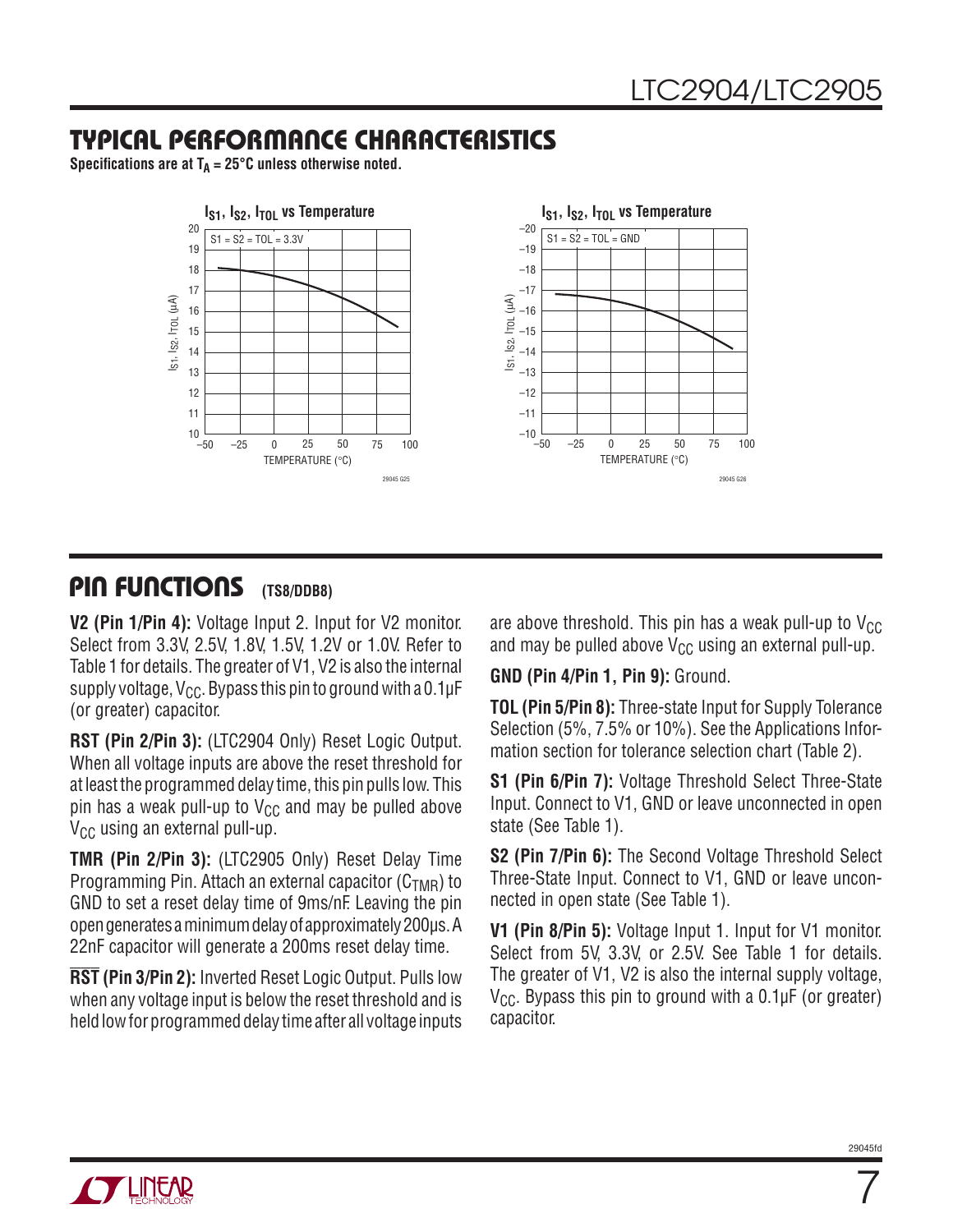### **BLOCK DIAGRAM**





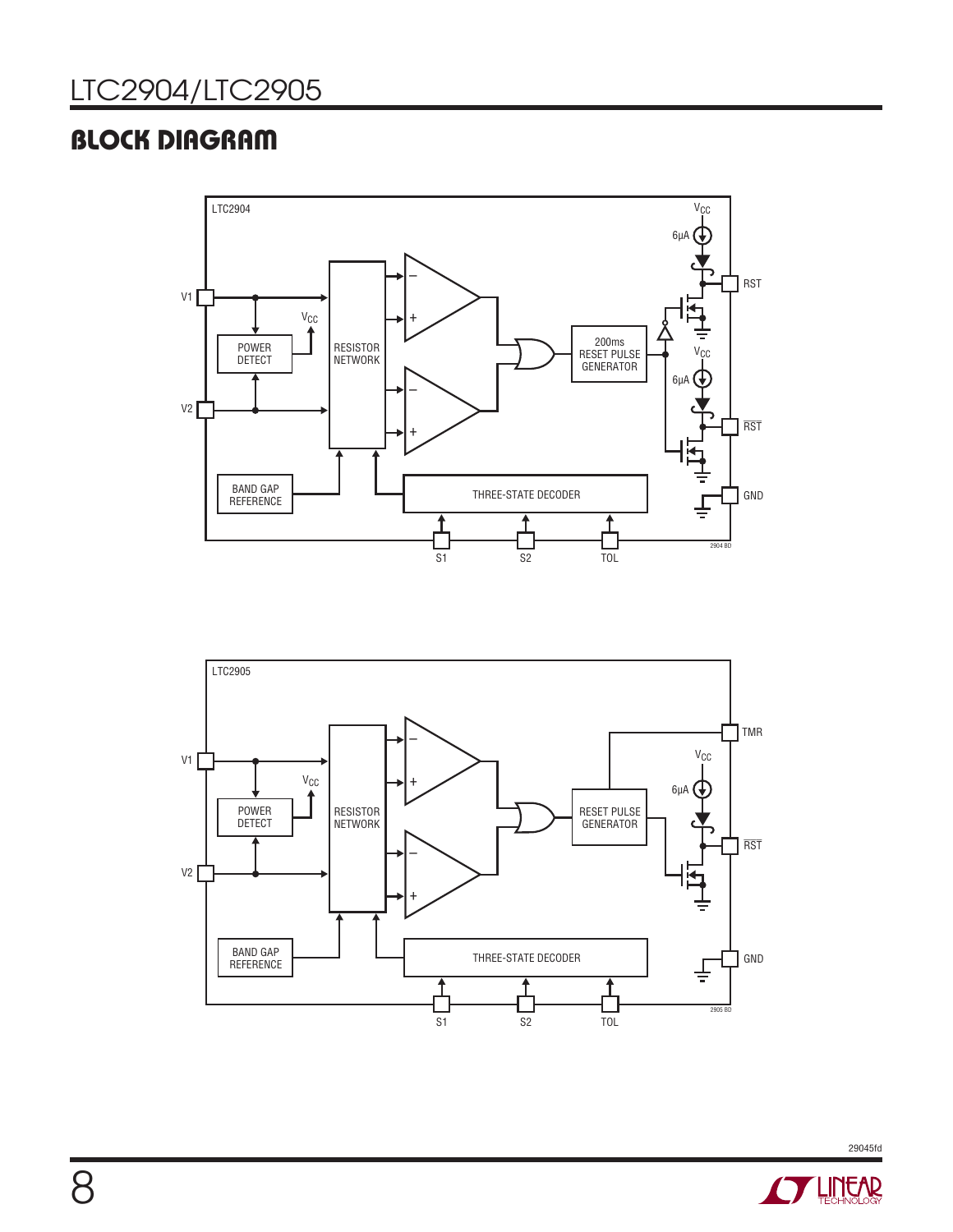### **TIMING DIAGRAM**



**V<sub>X</sub>** Monitor Timing

### **APPLICATIONS INFORMATION**

#### **Supply Monitoring**

The LTC2904/LTC2905 are low power, high accuracy dual supply monitors with a common reset output and selectable thresholds. Reset delay is set to a nominal of 200ms for the LTC2904 and is adjustable using an external capacitor for the LTC2905.

The two 3-state input pins (S1 and S2) select one of nine possible threshold voltage combinations. Another threestate input pin sets the supply tolerance (5%, 7.5% or 10%). Both input voltages (V1 and V2) must be above predetermined thresholds for the reset not to be invoked. The LTC2904/LTC2905 assert the reset outputs during power-up, power-down and brownout conditions on either of the voltage inputs.

### **Power-Up**

The greater of V1, V2 is the internal supply voltage (V<sub>CC</sub>).  $V_{CC}$  powers the drive circuits for the  $\overline{RST}$  pin. Therefore as soon as V1 or V2 reaches 1V during power-up, the RST output asserts low.

 $V_{CC}$  also powers the drive circuits for the RST pin in the LTC2904. Therefore, RST weakly pulls high when V1 or V2 reaches at least 1V.

Threshold programming is complete when V1 reaches at least 2.17V. After programming, if either V1 or V2 falls below its programmed threshold, RST asserts low (RST weakly pulls high) as long as  $V_{CC}$  is at least 1V.

Once V1 and V2 rise above their thresholds, an internal timer is started. After the programmed delay time, RST weakly pulls high (RST asserts low).

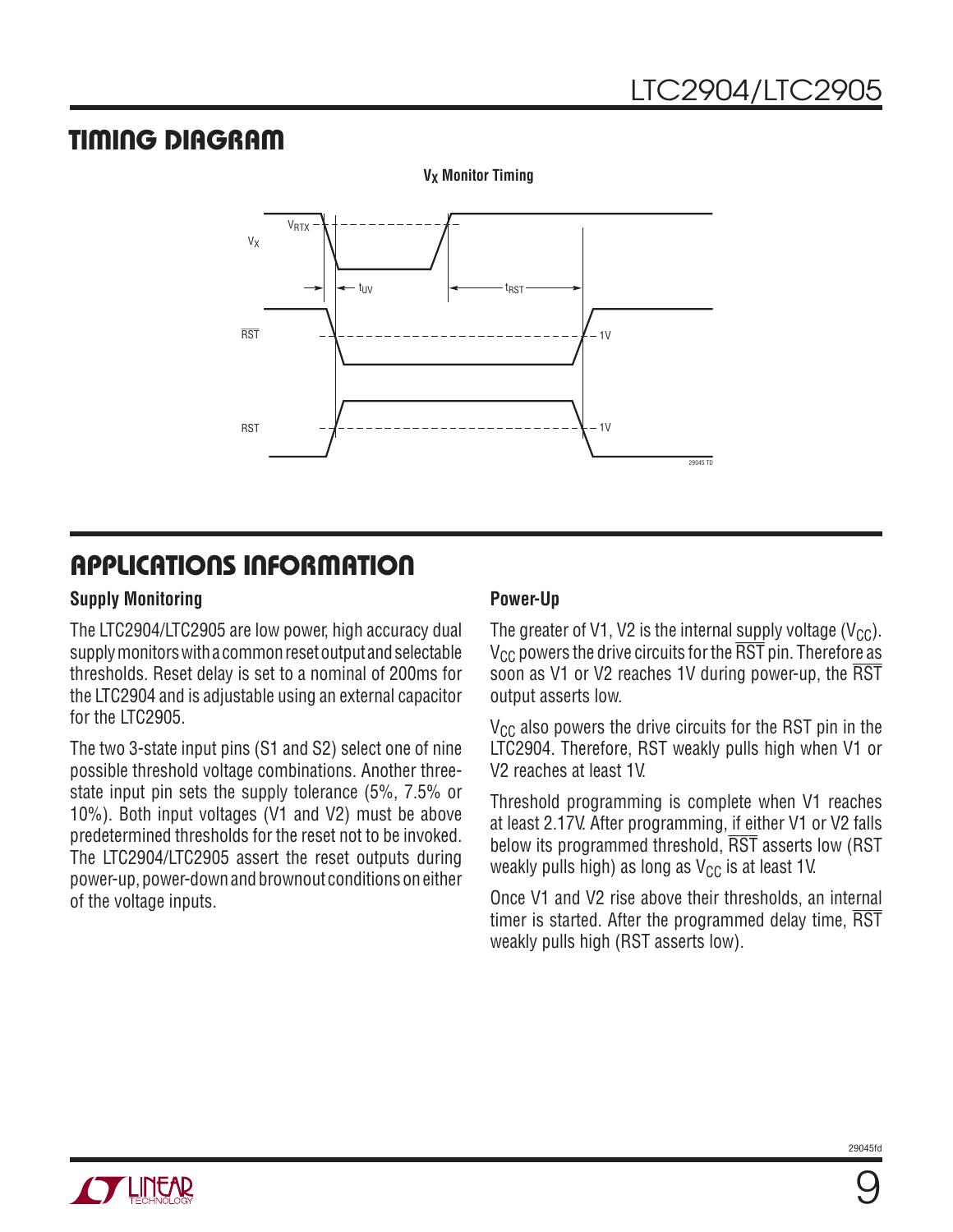### **APPLICATIONS INFORMATION**

#### **Power-Down**

On power-down, once either V1 or V2 inputs drops below its threshold, RST asserts logic low and RST weakly pulls high.  $V_{CC}$  of at least 1V guarantees a logic low of 0.4V at RST.

### **Programming Pins**

The three 3-state input pins: S1, S2 and TOL should be connected to GND, V1 or left unconnected during normal operation. Note that when left unconnected, the maximum leakage current allowable from the pin to either GND or V1 is 10μA.

In margining applications, all the 3-state input pins can be driven using a tri-state buffer. Note however the low and high output of the tri-state buffer has to satisfy the  $V_{II}$  and  $V_{IH}$  of the 3-state pin listed in the Electrical Characteristics Table. Moreover, when the tri-state buffer is in the high impedance state, the maximum leakage current allowed from the pin to either GND or V1 is 10μA.

### **Monitor Programming**

Connecting S1 and S2 to GND, V1 or leaving them open selects the LTC2904/LTC2905 input voltage combinations. Table 1 shows the nine possible combinations of nominal input voltages and their corresponding S1, S2 connections.

| $\overline{\phantom{a}}$<br>--- | ت -            |                |                |
|---------------------------------|----------------|----------------|----------------|
| V1                              | V <sub>2</sub> | S <sub>1</sub> | S <sub>2</sub> |
| 5.0                             | 3.3            | V1             | V1             |
| 3.3                             | 2.5            | Open           | GND            |
| 3.3                             | 1.8            | V1             | Open           |
| 3.3                             | 1.5            | Open           | V1             |
| 3.3                             | 1.2            | Open           | Open           |
| 2.5                             | 1.8            | GND            | GND            |
| 2.5                             | 1.5            | GND            | Open           |
| 2.5                             | 1.2            | GND            | V1             |
| 2.5                             | 1.0            | V1             | GND            |

#### **Table 1. Voltage Threshold Programming**

Note: Open = open circuit or driven by a three state buffer in high impedance state with leakage current less than 10μA.

#### **Tolerance Programming**

The three-state input pin, TOL programs the common supply tolerance for both V1 and V2 input voltages (5%, 7.5% or 10%). The larger the tolerance the lower the trip threshold. Table 2 shows the tolerances selection corresponding to a particular connection at the TOL pin.

#### **Table 2. Tolerance Programming**

| <b>Tolerance</b> | <b>TOL</b> |
|------------------|------------|
| 5%               | V1         |
| 7.5%             | Open       |
| 10%              | GND        |

#### **Threshold Accuracy**

Reset threshold accuracy is of the utmost importance in a supply sensitive system. Ideally such a system should not reset while supply voltages are within a specified margin below the rated nominal level. Both of the LTC2904/LTC2905 inputs have the same relative threshold accuracy. The specification for LTC2904/LTC2905 is  $\pm 1.5$ % of the programmed nominal input voltage (over the full operating temperature range).

For example, when the LTC2904/LTC2905 are programmed to handle a 5V input with 10% tolerance (S1 = S2 = V1 and TOL = GND, refer to Table 1 and Table 2), it does not issue a reset command when V1 is above 4.5V. The typical 10% trip threshold is at 11.5% below the nominal input voltage level. Therefore, the typical trip threshold for the 5V input is 4.425V. With  $\pm$ 1.5% accuracy, the trip threshold range is 4.425V ±75mV over temperature (i.e. 10% to 13% below 5V). This implies that the monitored system must operate reliably down to 4.35V over temperature.

The same system using a supervisor with only  $\pm 2.5\%$ accuracy needs to work reliably down to 4.25V (4.375V ±125mV) or 15% below 5V, requiring the monitored system to work over a much wider operating voltage range.

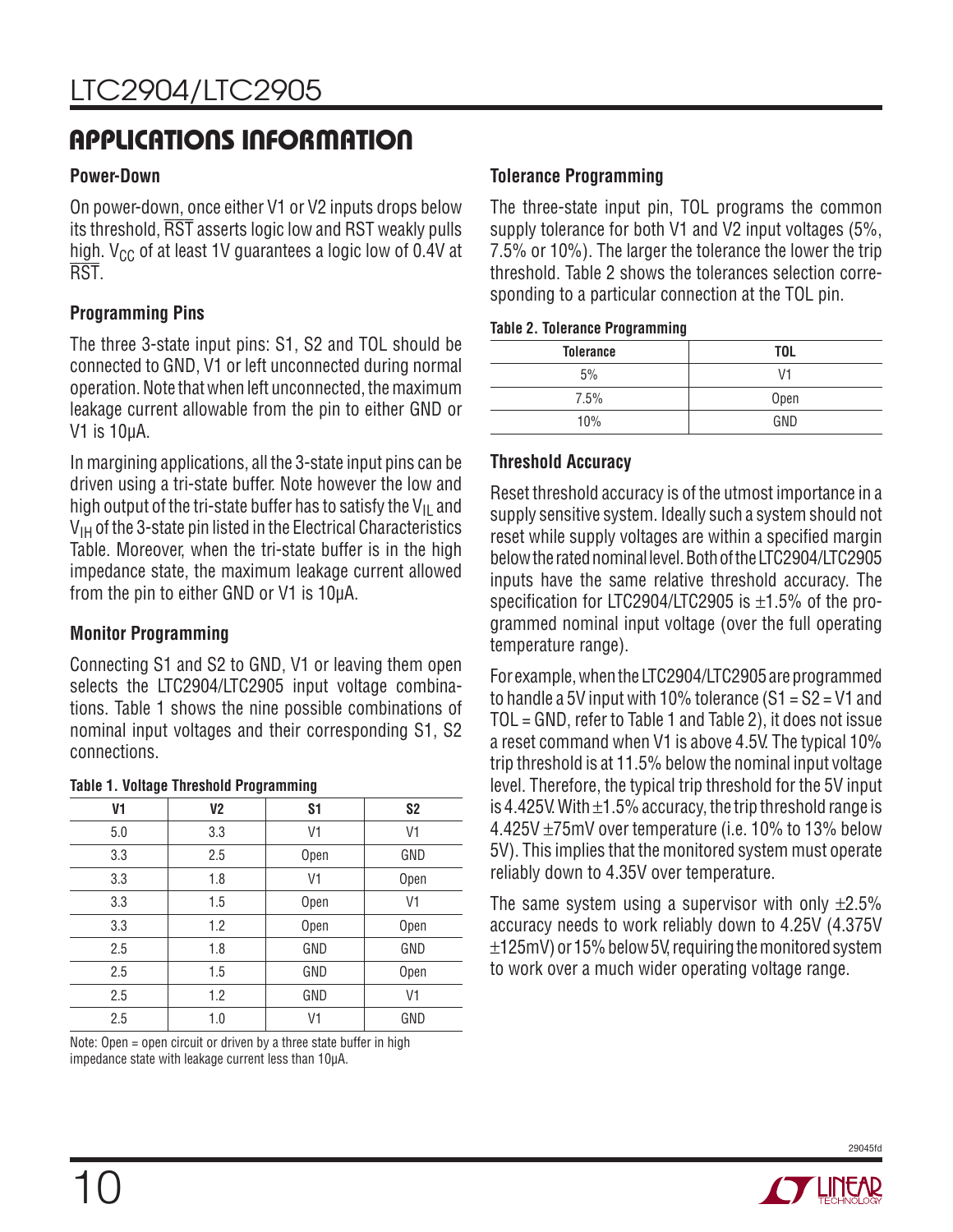### **APPLICATIONS INFORMATION**

In any supervisory application, supply noise riding on the monitored DC voltage can cause spurious resets, particularly when the monitored voltage is near the reset threshold. A less desirable but common solution to this problem is to introduce hysteresis around the nominal threshold. Notice however, this hysteresis introduces an error term in the threshold accuracy. Therefore, a  $\pm 2.5\%$ accurate monitor with  $\pm 1.0$ % hysteresis is equivalent to a  $\pm$ 3.5% monitor with no hysteresis.

The LTC2904/LTC2905 takes a different approach to solve this problem of supply noise causing spurious reset. The first line of defense against this spurious reset is a first order low pass filter at the output of the comparator. Thus, the comparator output goes through a form of integration before triggering the output logic. Therefore, any kind of transient at the input of the comparator needs to be of sufficient magnitude and duration before it can trigger a change in the output logic.

The second line of defense is the programmed delay time tRST (200ms for LTC2904 and using an external capacitor for LTC2905). This delay will eliminate the effect of any supply noise whose frequency is above  $1/t_{RST}$  on the RST and RST output.

When either V1 or V2 drops below its programmed threshold, the RST pin asserts low (RST weakly pulls high). Then when the supply recovers above the programmed threshold, the reset-pulse-generator timer starts counting.

If the supply remains above the programmed threshold when the timer finishes counting, the  $\overline{RST}$  pin weakly pulls high (RST asserts low). However, if the supply falls below the programmed threshold any time during the period when the timer is still counting, the timer resets and it starts fresh when the supply next rises above the programmed threshold.

Note that this second line of defense is only effective for a rising supply and does not affect the sensitivity of the system to a falling supply. Therefore, the first line of defense that works for both cases of rising and falling is necessary. These two approaches prevent spurious reset caused by supply noise without sacrificing the threshold accuracy.

### **Selecting the Reset Timing Capacitor**

The reset timeout period for LTC2905 is adjustable in order to accommodate a variety of microprocessor applications. Connecting a capacitor,  $C_{TMR}$ , between the TMR pin and ground sets the reset timeout period,  $t_{RST}$ . The following formula determines the value of capacitor needed for a particular reset timeout period:

 $C_{TMR} = t_{RST} \cdot 110 \cdot 10^{-9}$  [F/s]

For example, using a standard capacitor value of 22nF would give a 22000/110 = 200ms delay.

Figure 1 shows the desired delay time as a function of the value of the timer capacitor that should be used:

Leaving the TMR pin open with no external capacitor generates a reset timeout of approximately 200μs. For long reset timeout, the only limitation is the availability of large value capacitor with low leakage. The TMR capacitor will never charge if the leakage current exceeds the minimum TMR charging current of 2.1μA (typical).



**Figure 1. Reset Timeout Period vs Capacitance**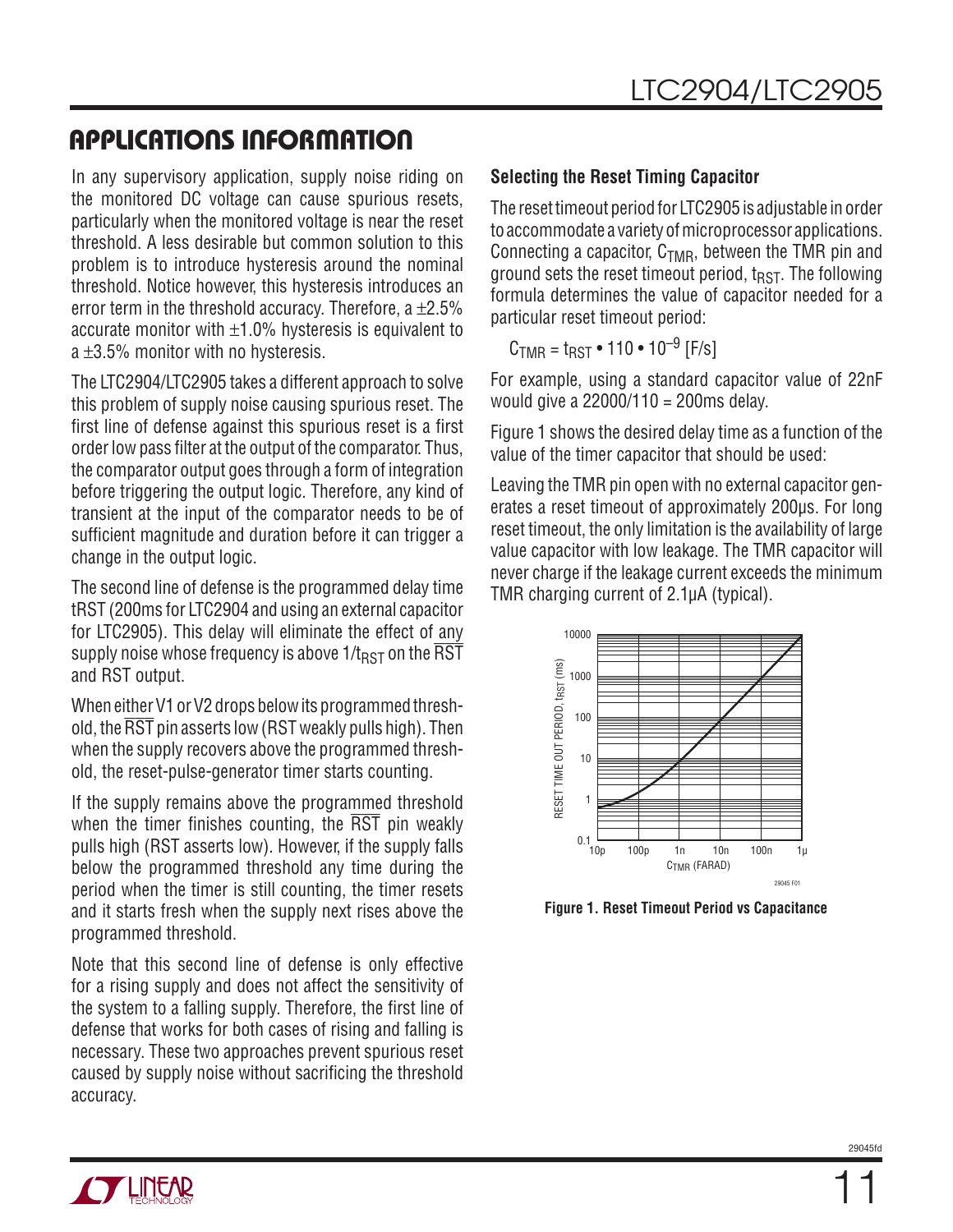### **APPLICATIONS INFORMATION**

### **RST and RST Output Characteristics**

The DC characteristics of the RST and RST pull-up and pull-down strength are shown in the Typical Performance Characteristics section. Both RST and RST have a weak internal pull-up to  $V_{CC}$  = Max (V1, V2) and a strong pulldown to ground.

The weak pull-up and strong pull-down arrangement allow these two pins to have open-drain behavior while possessing several other beneficial characteristics.

The weak pull-ups eliminate the need for external pull-up resistors when the rise time on these pins is not critical. On the other hand, the open-drain  $\overline{\text{RST}}$  configuration allows for wired-OR connections and can be useful when more than one signal needs to pull down on the  $\overline{\text{RST}}$  line.

As noted in the Power-Up and Power-Down sections the circuits that drive RST and  $\overline{\text{RST}}$  are powered by V<sub>CC</sub>. During fault condition,  $V_{CC}$  of at least 1V guarantees a maximum  $V_{\text{OL}} = 0.4V$  at  $\overline{\text{RST}}$ . However, at  $V_{\text{CC}} = 1V$  the weak pull-up current on RST is barely turned on. Therefore, an external pull-up resistor of no more than 100k is recommended on the RST pin if the state and pull-up strength of the RST pin is crucial at very low  $V_{CC}$ .

Note however, by adding an external pull-up resistor, the pull-up strength on the RST pin is increased. Therefore, if it is connected in a wired-OR connection, the pull-down strength of any single device needs to accommodate this additional pull-up strength.

### **Output Rise and Fall Time Estimation**

The RST and RST outputs have strong pull-down capability. The following formula estimates the output fall time (90% to 10%) for a particular external load capacitance  $(C<sub>1</sub>$   $(0)$ :

 $t_{FAll} \approx 2.2 \cdot R_{PD} \cdot C_{LOAD}$ 

where  $R_{PD}$  is the on-resistance of the internal pull-down transistor estimated to be typically 40Ω at room temperature (25 $\degree$ C) and C<sub>LOAD</sub> is the external load capacitance on the pin. Assuming a 150pF load capacitance, the fall time is about 13ns.

The rise time, on the RST and RST pins is limited by weak internal pull-up current sources to  $V_{CC}$ . The following formula estimates the output rise time (10% to 90%) at the RST and RST pins:

 $t_{RISF} \approx 2.2$  R<sub>PU</sub> • C<sub>LOAD</sub>

where  $R_{PI}$  is the on-resistance of the pull-up transistor. Notice that this pull-up transistor is modeled as a 6μA current source in the Block Diagram as a typical representation.

The on-resistance as a function of the  $V_{CC}$  = Max (V1, V2) voltage (for  $V_{CC}$  > 1V) at room temperature is estimated as follows:

$$
R_{PU} = \frac{6 \cdot 10^5}{MAX(V1,V2) - 1V} \Omega
$$

At  $V_{CC}$  = 3.3V, R<sub>PU</sub> is about 260k. Using 150pF for load capacitance, the rise time is 86μs. An external pull-up resistor may be used if the output needs to pull up faster and/or to a higher voltage, for example: the rise time reduces to 3.3μs for a 150pF load capacitance, when using a 10k pull-up resistor.

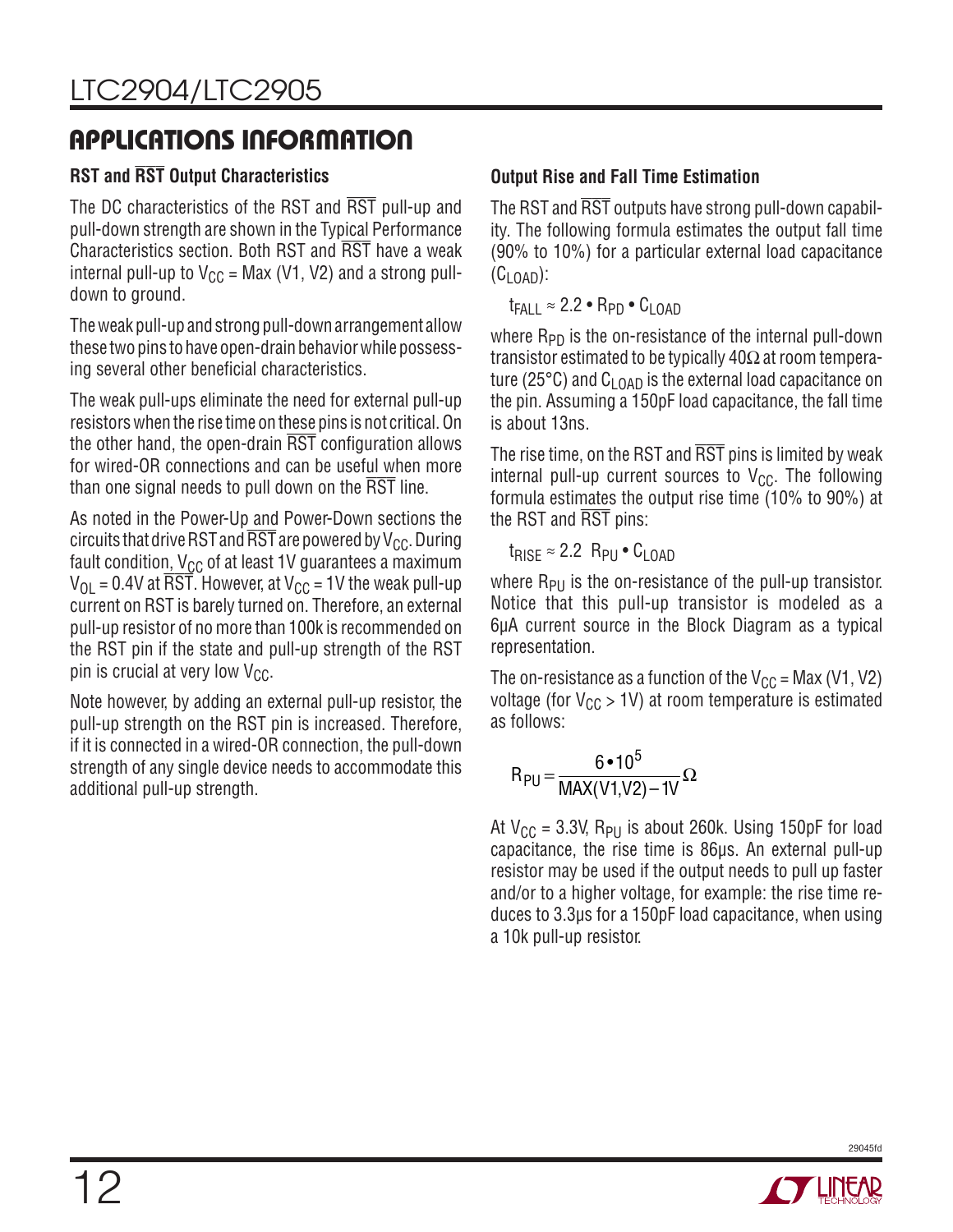### **TYPICAL APPLICATIONS**



**2.5V, 1.2V Supply Monitor, 10% Tolerance 3.3V, 1.2V Dual Supply Monitor with LED Power Good Indicator, 7.5% Tolerance and Adjustable Timer**



**5V, 3.3V Dual Supply Monitor with Voltage Margining for Automated On-Board Testing**



**3.3V, 1.2V Dual Supply Monitor with Asymmetric Hysteresis, 5% Tolerance (Supplies Rising), 10% Tolerance (After RST Goes Low)**

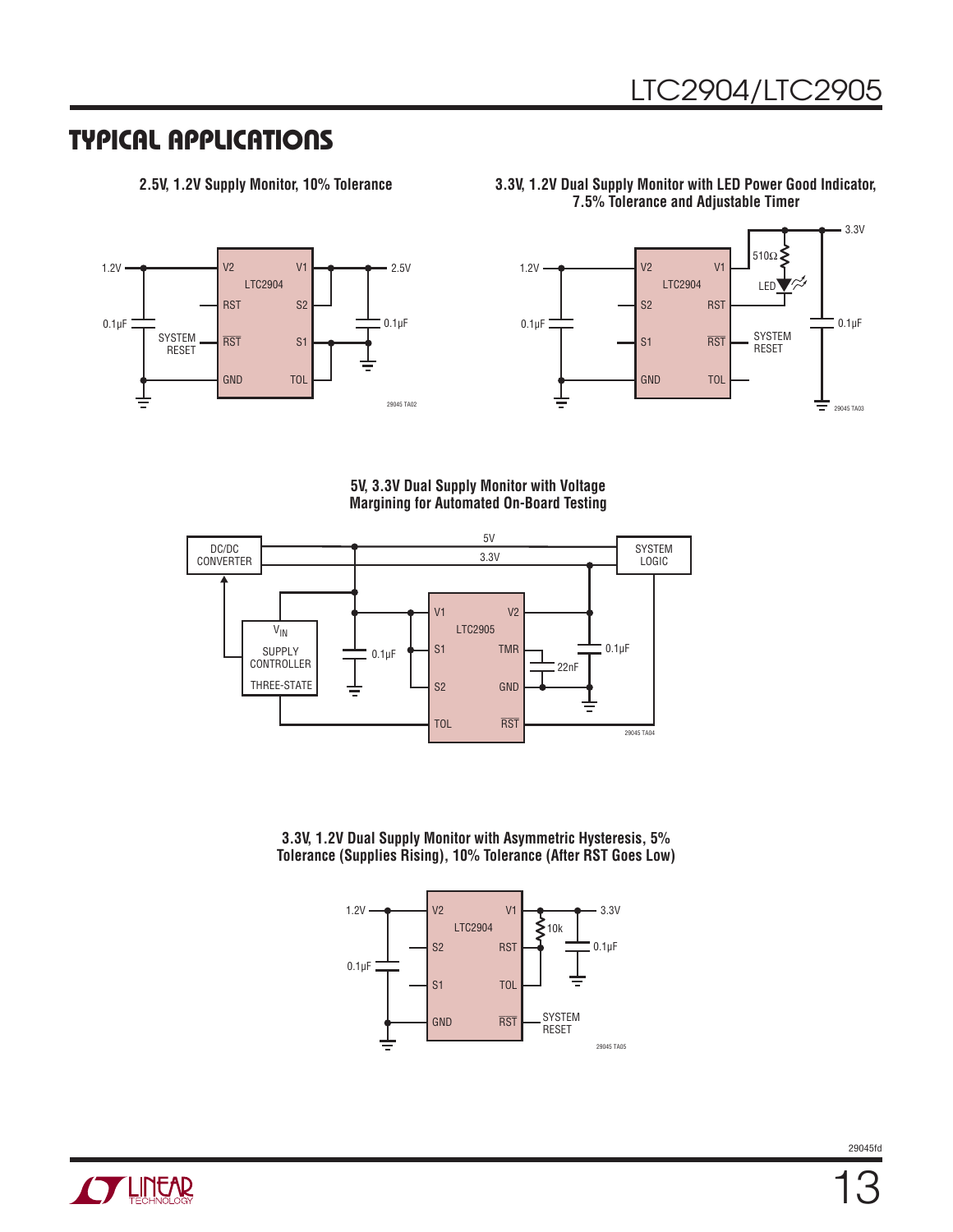### **PACKAGE DESCRIPTION**

#### **DDB Package 8-Lead Plastic DFN (3mm** × **2mm)** (Reference LTC DWG # 05-08-1702 Rev B)



1. DRAWING CONFORMS TO VERSION (WECD-1) IN JEDEC PACKAGE OUTLINE M0-229

2. DRAWING NOT TO SCALE

3. ALL DIMENSIONS ARE IN MILLIMETERS

4. DIMENSIONS OF EXPOSED PAD ON BOTTOM OF PACKAGE DO NOT INCLUDE

MOLD FLASH. MOLD FLASH, IF PRESENT, SHALL NOT EXCEED 0.15mm ON ANY SIDE

5. EXPOSED PAD SHALL BE SOLDER PLATED

6. SHADED AREA IS ONLY A REFERENCE FOR PIN 1 LOCATION ON THE TOP AND BOTTOM OF PACKAGE



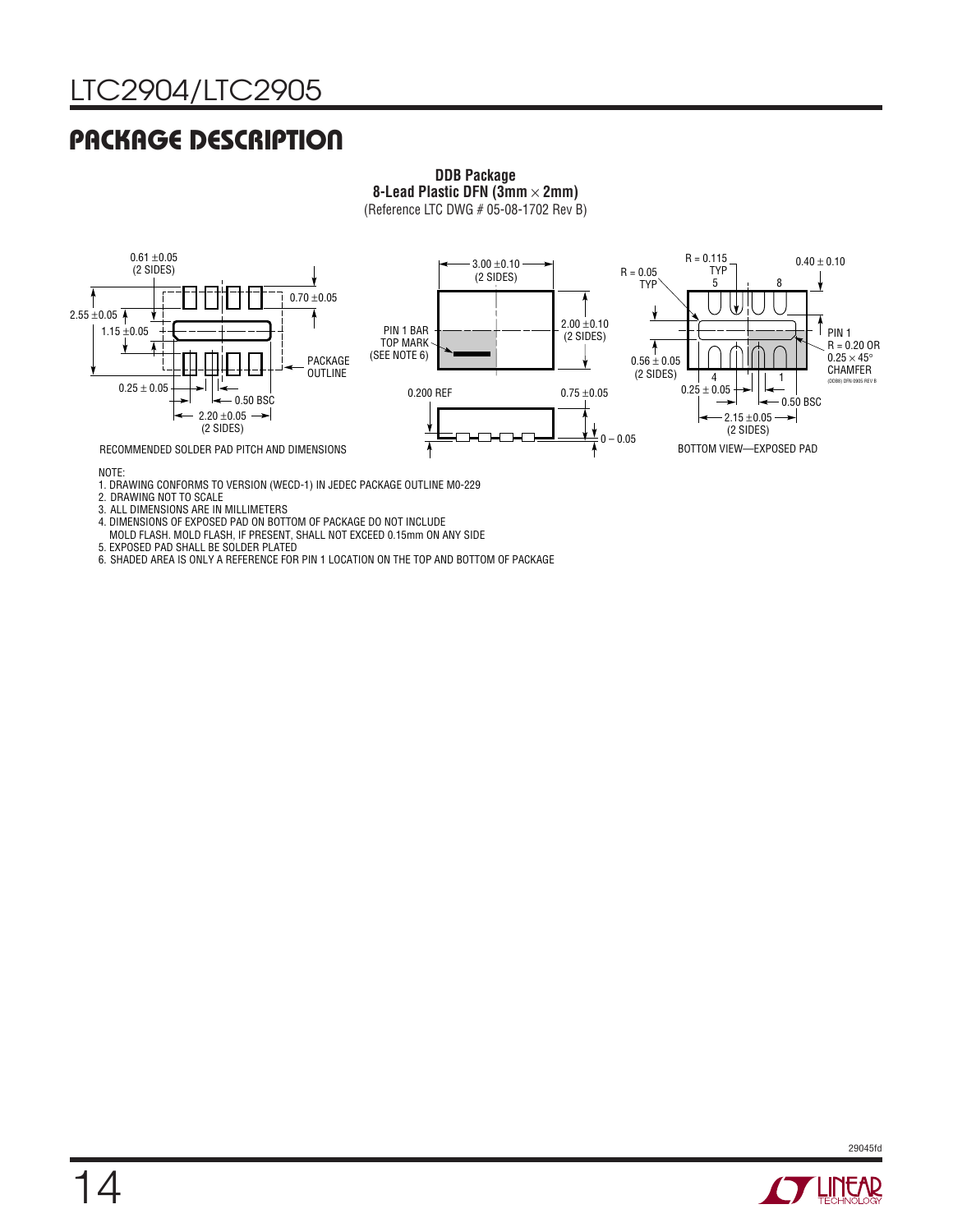### **PACKAGE DESCRIPTION**



**TS8 Package 8-Lead Plastic TSOT-23** (Reference LTC DWG # 05-08-1637)

3. DIMENSIONS ARE INCLUSIVE OF PLATING

4. DIMENSIONS ARE EXCLUSIVE OF MOLD FLASH AND METAL BURR

5. MOLD FLASH SHALL NOT EXCEED 0.254mm

6. JEDEC PACKAGE REFERENCE IS MO-193